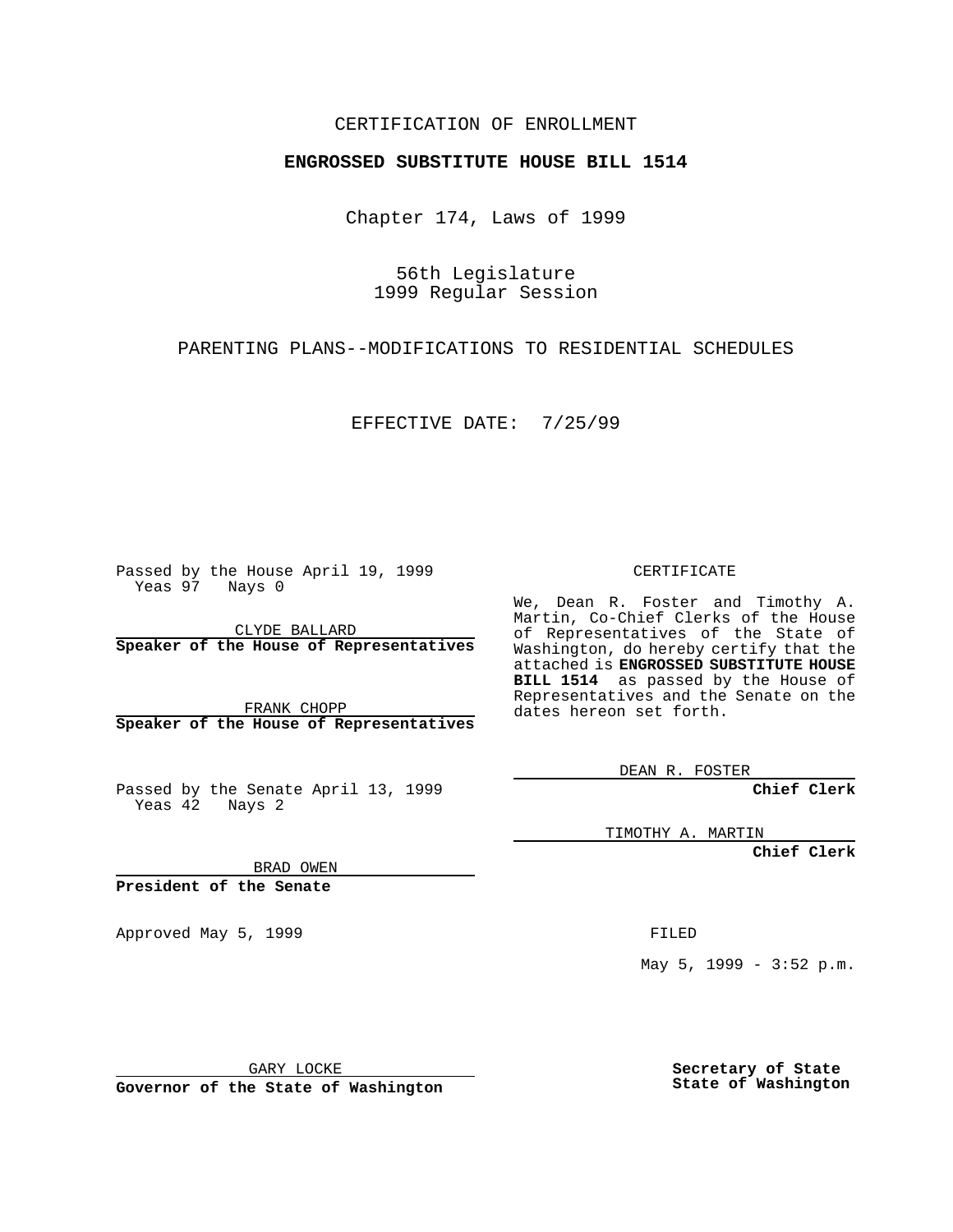## **ENGROSSED SUBSTITUTE HOUSE BILL 1514** \_\_\_\_\_\_\_\_\_\_\_\_\_\_\_\_\_\_\_\_\_\_\_\_\_\_\_\_\_\_\_\_\_\_\_\_\_\_\_\_\_\_\_\_\_\_\_

\_\_\_\_\_\_\_\_\_\_\_\_\_\_\_\_\_\_\_\_\_\_\_\_\_\_\_\_\_\_\_\_\_\_\_\_\_\_\_\_\_\_\_\_\_\_\_

AS AMENDED BY THE SENATE

Passed Legislature - 1999 Regular Session

**State of Washington 56th Legislature 1999 Regular Session**

**By** House Committee on Judiciary (originally sponsored by Representatives Kastama and Wolfe)

Read first time 03/02/1999.

1 AN ACT Relating to modification of a parenting plan or custody 2 decree; and amending RCW 26.09.260.

3 BE IT ENACTED BY THE LEGISLATURE OF THE STATE OF WASHINGTON:

4 **Sec. 1.** RCW 26.09.260 and 1991 c 367 s 9 are each amended to read 5 as follows:

6 (1) Except as otherwise provided in subsections  $(4)$ ,  $(5)$ ,  $(7)$ , and (9) of this section, the court shall not modify a prior custody decree or a parenting plan unless it finds, upon the basis of facts that have arisen since the prior decree or plan or that were unknown to the court at the time of the prior decree or plan, that a substantial change has occurred in the circumstances of the child or the nonmoving party and that the modification is in the best interest of the child and is necessary to serve the best interests of the child.

14 (2) In applying these standards, the court shall retain the 15 residential schedule established by the decree or parenting plan 16 unless:

17 (a) The parents agree to the modification;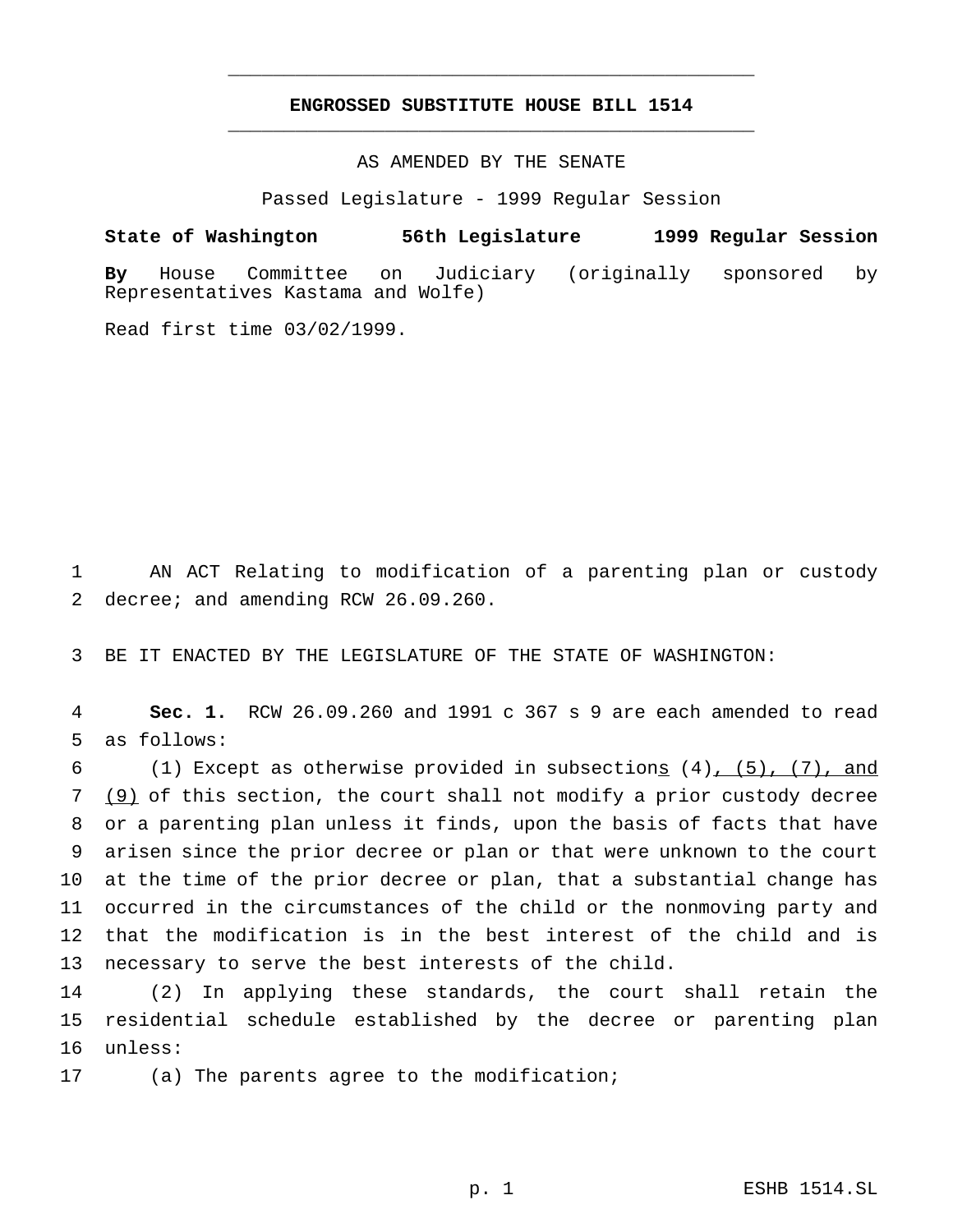(b) The child has been integrated into the family of the petitioner with the consent of the other parent in substantial deviation from the parenting plan;

 (c) The child's present environment is detrimental to the child's physical, mental, or emotional health and the harm likely to be caused by a change of environment is outweighed by the advantage of a change to the child; or

 (d) The court has found the nonmoving parent in contempt of court at least twice within three years because the parent failed to comply with the residential time provisions in the court-ordered parenting plan, or the parent has been convicted of custodial interference in the first or second degree under RCW 9A.40.060 or 9A.40.070.

 (3) A conviction of custodial interference in the first or second degree under RCW 9A.40.060 or 9A.40.070 shall constitute a substantial change of circumstances for the purposes of this section.

16 (4) The court may reduce or restrict contact between the nonprimary 17 residential parent and a child if it finds that the reduction or 18 restriction would serve and protect the best interests of the child 19 using the criteria in RCW 26.09.191.

20 (5) The court may order adjustments to the residential aspects of a parenting plan upon a showing of a substantial change in circumstances of either parent or of the child, and without consideration of the factors set forth in subsection (2) of this 24 section, if the proposed modification is only a( $($ :

25 (a) Modification in the dispute resolution process; or

(b) Minor modification in the residential schedule that:

  $(i)$  Does not change the residence the child is scheduled to reside 28 in the majority of the time; and

29 (ii) Does not exceed twenty-four full days in a calendar year or 30 five full days in a calendar month; or

31 (iii) Is based on a change of residence or an involuntary change in work schedule by a parent which makes the residential schedule in the parenting plan impractical to follow)) minor modification in the residential schedule that does not change the residence the child is scheduled to reside in the majority of the time and:

 (a) Does not exceed twenty-four full days in a calendar year; or (b) Is based on a change of residence or an involuntary change in work schedule by a parent which makes the residential schedule in the parenting plan impractical to follow; or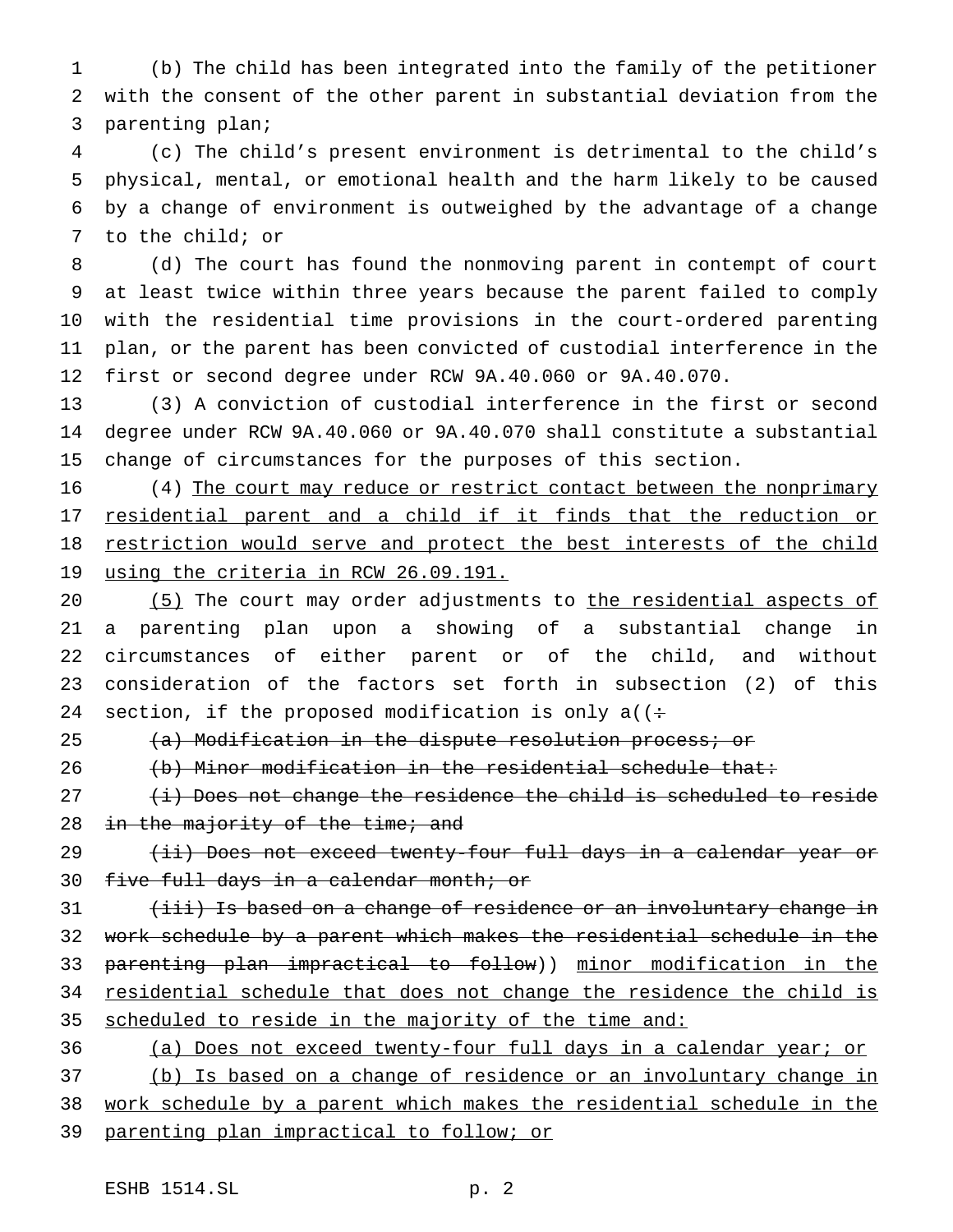(c) Does not result in a schedule that exceeds ninety overnights per year in total, if the court finds that the decree of dissolution or parenting plan does not provide reasonable time with the nonprimary residential parent at the time the petition for modification is filed, and further, the court finds that it is in the best interests of the child to increase residential time with the nonprimary residential parent in excess of the residential time period in (a) of this subsection. However, any motion under this subsection (5)(c) is subject to the factors established in subsection (2) of this section if 10 the party bringing the motion has previously been granted a modification under this same subsection within twenty-four months of 12 the current motion. Relief granted under this section shall not be the sole basis for adjusting or modifying child support.

 (6) A nonprimary residential parent whose residential time with the child is subject to limitations pursuant to RCW 26.09.191 (2) or (3) may not seek expansion of residential time under subsection (5)(c) of 17 this section unless that parent demonstrates a substantial change in circumstances specifically related to the basis for the limitation.

 (7) If a nonprimary residential parent voluntarily fails to exercise residential time for an extended period, that is, one year or longer, the court upon proper motion may make adjustments to the parenting plan in keeping with the best interests of the minor child. (8) A nonprimary parent who is required by the existing parenting plan to complete evaluations, treatment, parenting, or other classes may not seek expansion of residential time under subsection (5)(c) of 26 this section unless that parent has fully complied with such requirements.

 (9) The court may order adjustments to any of the nonresidential aspects of a parenting plan upon a showing of a substantial change of 30 circumstances of either parent or of a child, and the adjustment is in the best interest of the child. Adjustments ordered under this section 32 may be made without consideration of the factors set forth in subsection (2) of this section.

 (( $(5)$ )) (10) If the court finds that a motion to modify a prior decree or parenting plan has been brought in bad faith, the court shall assess the attorney's fees and court costs of the nonmoving parent against the moving party.